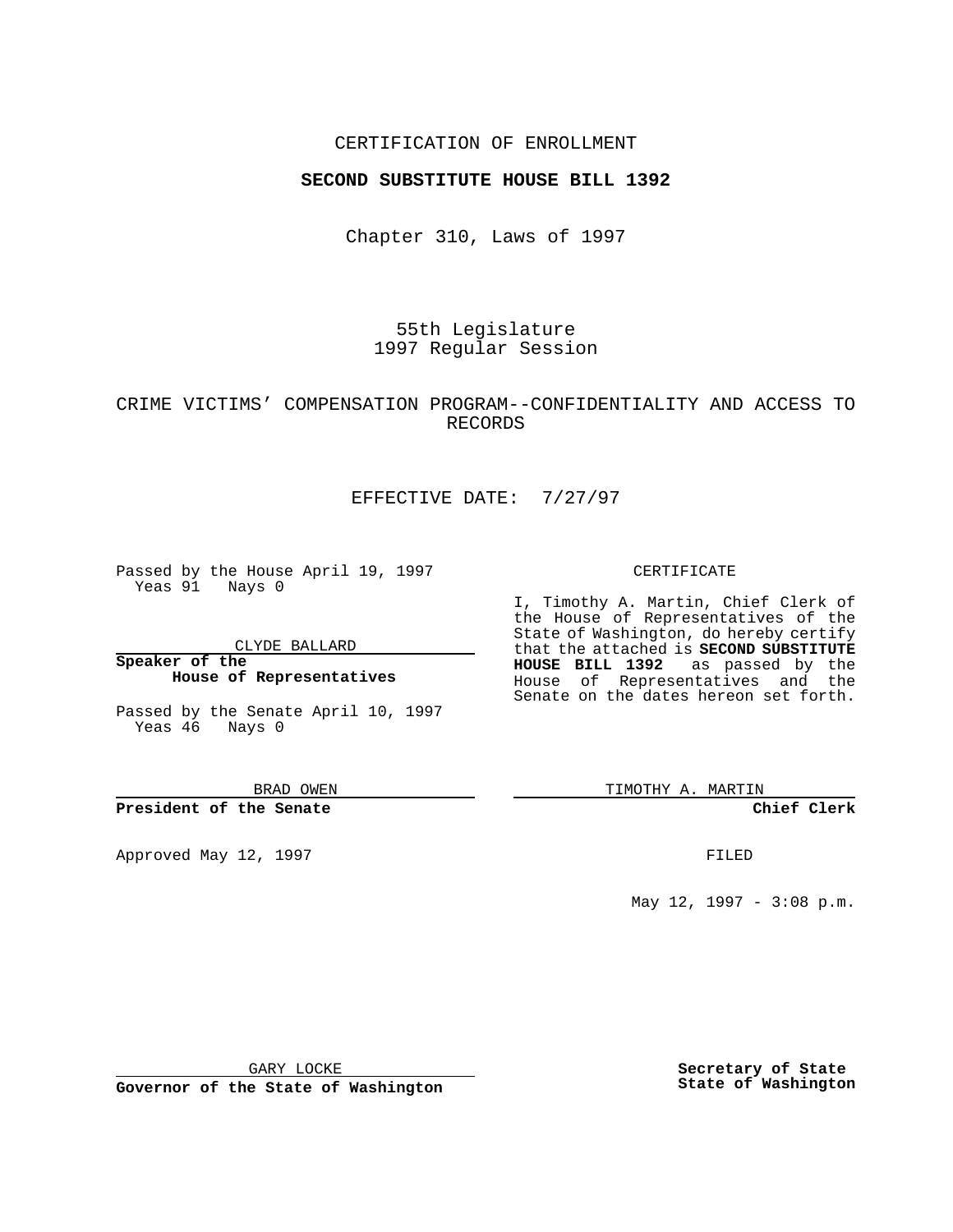# **SECOND SUBSTITUTE HOUSE BILL 1392** \_\_\_\_\_\_\_\_\_\_\_\_\_\_\_\_\_\_\_\_\_\_\_\_\_\_\_\_\_\_\_\_\_\_\_\_\_\_\_\_\_\_\_\_\_\_\_

\_\_\_\_\_\_\_\_\_\_\_\_\_\_\_\_\_\_\_\_\_\_\_\_\_\_\_\_\_\_\_\_\_\_\_\_\_\_\_\_\_\_\_\_\_\_\_

Passed Legislature - 1997 Regular Session

AS AMENDED BY THE SENATE

## **State of Washington 55th Legislature 1997 Regular Session**

**By** House Committee on Appropriations (originally sponsored by Representatives Ballasiotes, Costa, Radcliff, O'Brien, Kessler, Blalock, Cody, Murray, Cole, Morris, Tokuda, Conway, Skinner, Johnson, Linville, Scott, Keiser, Cooper, Gombosky, Ogden and Anderson)

Read first time 03/10/97.

1 AN ACT Relating to the crime victims' compensation program; 2 amending RCW 7.68.140; and reenacting and amending RCW 42.17.310.

3 BE IT ENACTED BY THE LEGISLATURE OF THE STATE OF WASHINGTON:

4 **Sec. 1.** RCW 7.68.140 and 1975 1st ex.s. c 176 s 6 are each amended 5 to read as follows:

 Information contained in the claim files and records of victims, under the provisions of this chapter, shall be deemed confidential and shall not be open to public inspection: PROVIDED, That, except as limited by state or federal statutes or regulations, such information may be provided to public employees in the performance of their official duties: PROVIDED FURTHER, That except as otherwise limited by 12 state or federal statutes or regulations a claimant or a representative of a claimant, be it an individual or an organization, may review a claim file or receive specific information therefrom upon the presentation of the signed authorization of the claimant: PROVIDED FURTHER, That physicians treating or examining victims claiming benefits under this chapter or physicians giving medical advice to the department regarding any claim may, at the discretion of the department and as not otherwise limited by state or federal statutes or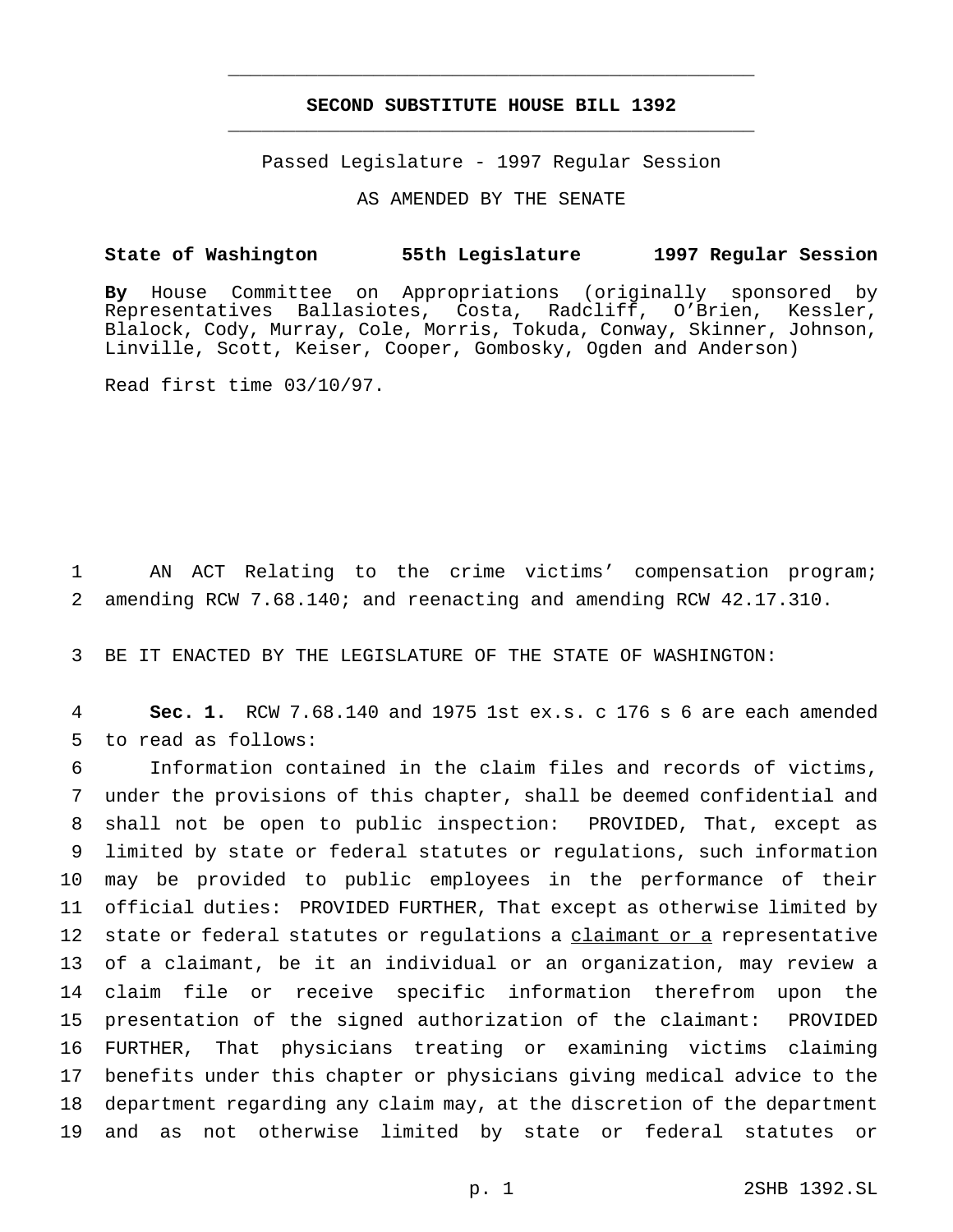regulations, inspect the claim files and records of such victims, and other persons may, when rendering assistance to the department at any stage of the proceedings on any matter pertaining to the administration of this chapter, inspect the claim files and records of such victims at the discretion of the department and as not otherwise limited by state or federal statutes or regulations.

 **Sec. 2.** RCW 42.17.310 and 1996 c 305 s 2, 1996 c 253 s 302, 1996 c 191 s 88, and 1996 c 80 s 1 are each reenacted and amended to read as follows:

 (1) The following are exempt from public inspection and copying: (a) Personal information in any files maintained for students in public schools, patients or clients of public institutions or public health agencies, or welfare recipients.

 (b) Personal information in files maintained for employees, appointees, or elected officials of any public agency to the extent that disclosure would violate their right to privacy.

 (c) Information required of any taxpayer in connection with the assessment or collection of any tax if the disclosure of the information to other persons would (i) be prohibited to such persons by RCW 82.32.330 or (ii) violate the taxpayer's right to privacy or result in unfair competitive disadvantage to the taxpayer.

 (d) Specific intelligence information and specific investigative records compiled by investigative, law enforcement, and penology agencies, and state agencies vested with the responsibility to discipline members of any profession, the nondisclosure of which is essential to effective law enforcement or for the protection of any person's right to privacy.

 (e) Information revealing the identity of persons who are witnesses to or victims of crime or who file complaints with investigative, law enforcement, or penology agencies, other than the public disclosure commission, if disclosure would endanger any person's life, physical safety, or property. If at the time a complaint is filed the complainant, victim or witness indicates a desire for disclosure or nondisclosure, such desire shall govern. However, all complaints filed with the public disclosure commission about any elected official or candidate for public office must be made in writing and signed by the complainant under oath.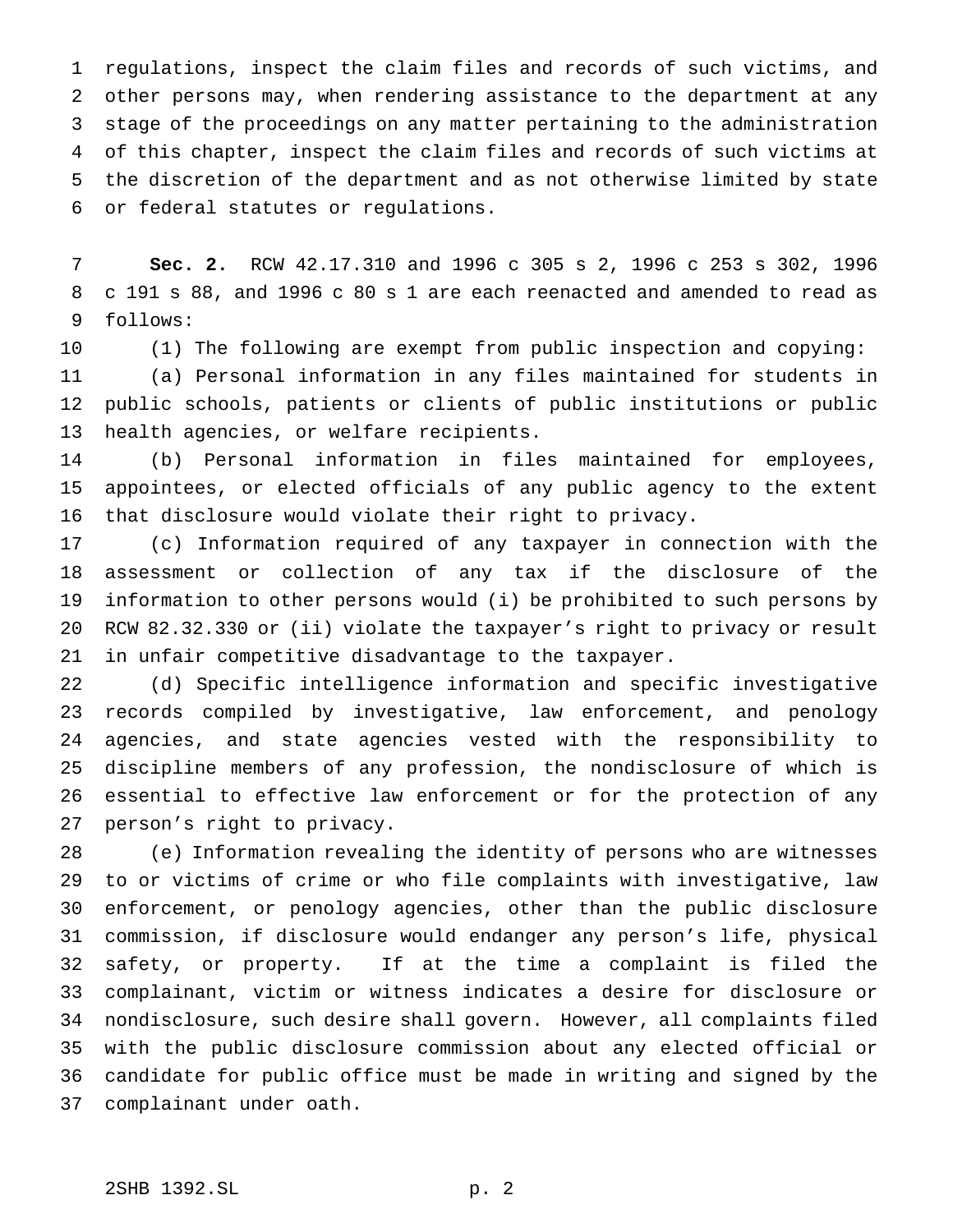(f) Test questions, scoring keys, and other examination data used to administer a license, employment, or academic examination.

 (g) Except as provided by chapter 8.26 RCW, the contents of real estate appraisals, made for or by any agency relative to the acquisition or sale of property, until the project or prospective sale is abandoned or until such time as all of the property has been acquired or the property to which the sale appraisal relates is sold, but in no event shall disclosure be denied for more than three years after the appraisal.

 (h) Valuable formulae, designs, drawings, and research data obtained by any agency within five years of the request for disclosure when disclosure would produce private gain and public loss.

 (i) Preliminary drafts, notes, recommendations, and intra-agency memorandums in which opinions are expressed or policies formulated or recommended except that a specific record shall not be exempt when publicly cited by an agency in connection with any agency action.

 (j) Records which are relevant to a controversy to which an agency is a party but which records would not be available to another party under the rules of pretrial discovery for causes pending in the superior courts.

 (k) Records, maps, or other information identifying the location of archaeological sites in order to avoid the looting or depredation of such sites.

 (l) Any library record, the primary purpose of which is to maintain control of library materials, or to gain access to information, which discloses or could be used to disclose the identity of a library user. (m) Financial information supplied by or on behalf of a person, firm, or corporation for the purpose of qualifying to submit a bid or proposal for (i) a ferry system construction or repair contract as required by RCW 47.60.680 through 47.60.750 or (ii) highway construction or improvement as required by RCW 47.28.070.

 (n) Railroad company contracts filed prior to July 28, 1991, with the utilities and transportation commission under RCW 81.34.070, except that the summaries of the contracts are open to public inspection and copying as otherwise provided by this chapter.

 (o) Financial and commercial information and records supplied by private persons pertaining to export services provided pursuant to chapter 43.163 RCW and chapter 53.31 RCW, and by persons pertaining to export projects pursuant to RCW 43.23.035.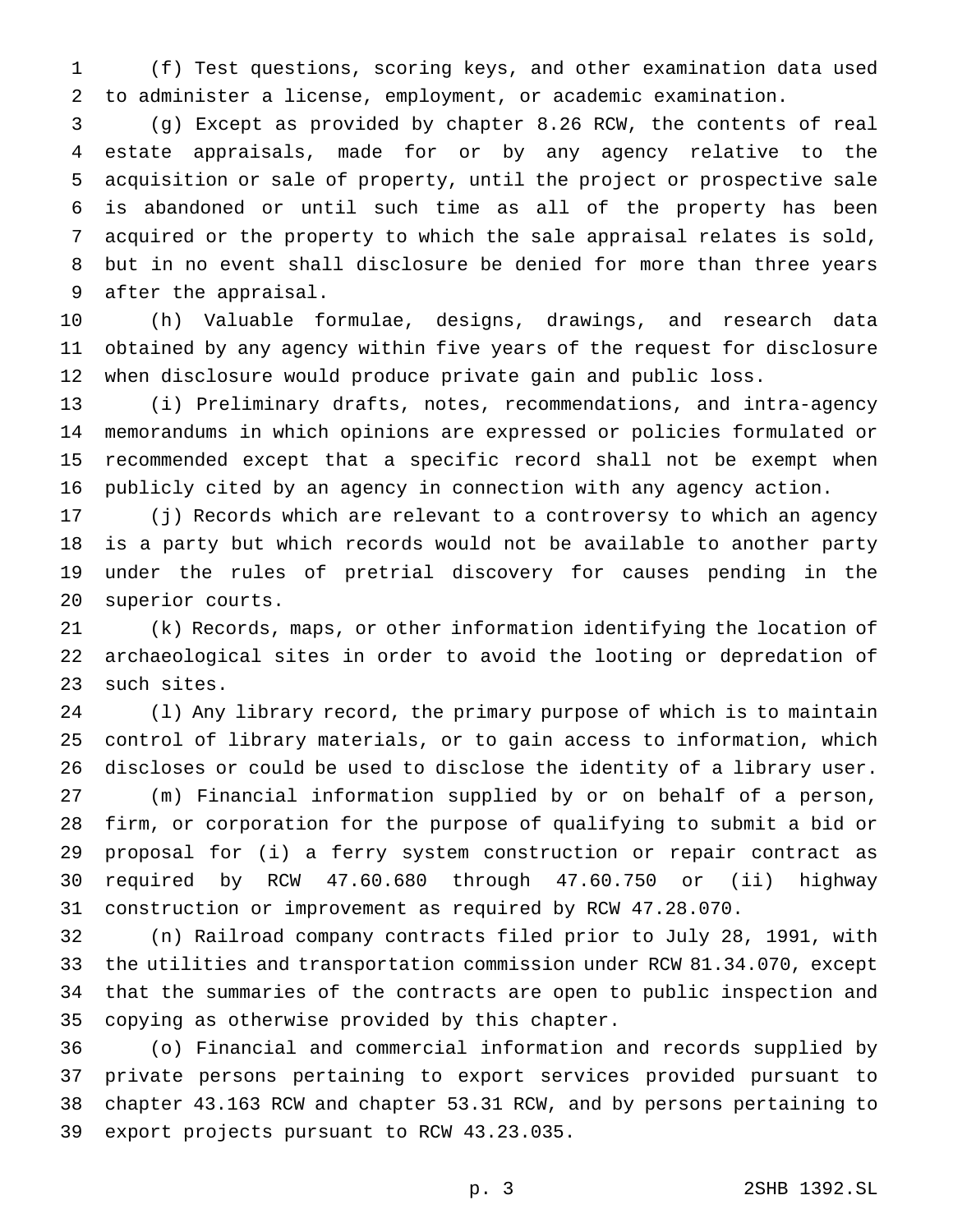(p) Financial disclosures filed by private vocational schools under chapters 28B.85 and 28C.10 RCW.

 (q) Records filed with the utilities and transportation commission or attorney general under RCW 80.04.095 that a court has determined are confidential under RCW 80.04.095.

 (r) Financial and commercial information and records supplied by businesses or individuals during application for loans or program services provided by chapters 43.163, 43.160, 43.330, and 43.168 RCW, or during application for economic development loans or program services provided by any local agency.

 (s) Membership lists or lists of members or owners of interests of units in timeshare projects, subdivisions, camping resorts, condominiums, land developments, or common-interest communities affiliated with such projects, regulated by the department of licensing, in the files or possession of the department.

 (t) All applications for public employment, including the names of applicants, resumes, and other related materials submitted with respect to an applicant.

 (u) The residential addresses and residential telephone numbers of employees or volunteers of a public agency which are held by the agency in personnel records, employment or volunteer rosters, or mailing lists of employees or volunteers.

 (v) The residential addresses and residential telephone numbers of the customers of a public utility contained in the records or lists held by the public utility of which they are customers.

 (w)(i) The federal social security number of individuals governed under chapter 18.130 RCW maintained in the files of the department of health, except this exemption does not apply to requests made directly to the department from federal, state, and local agencies of government, and national and state licensing, credentialing, investigatory, disciplinary, and examination organizations; (ii) the current residential address and current residential telephone number of a health care provider governed under chapter 18.130 RCW maintained in the files of the department, if the provider requests that this information be withheld from public inspection and copying, and provides to the department an accurate alternate or business address and business telephone number. On or after January 1, 1995, the current residential address and residential telephone number of a health care provider governed under RCW 18.130.140 maintained in the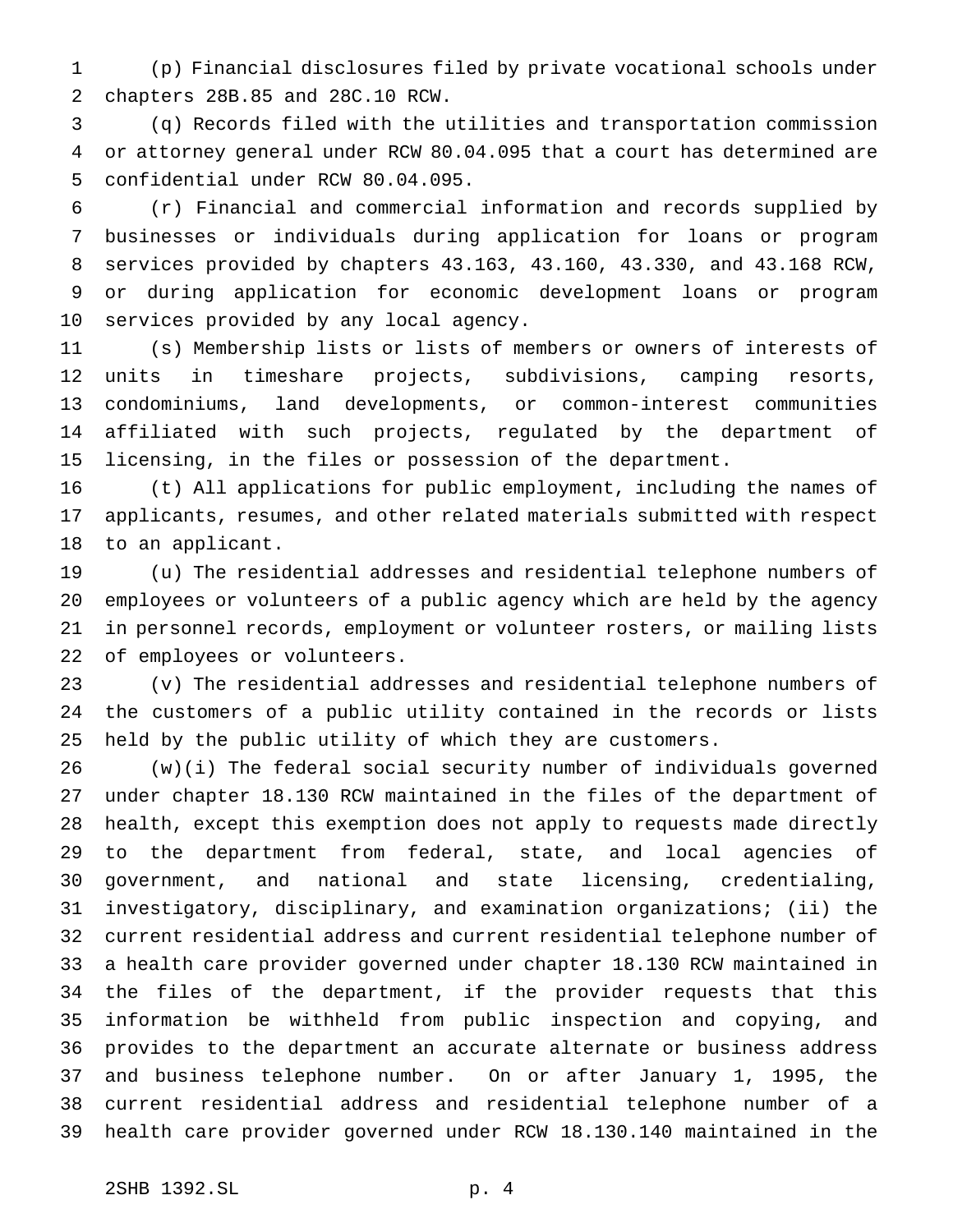files of the department shall automatically be withheld from public inspection and copying unless the provider specifically requests the information be released, and except as provided for under RCW 42.17.260(9).

 (x) Information obtained by the board of pharmacy as provided in RCW 69.45.090.

 (y) Information obtained by the board of pharmacy or the department of health and its representatives as provided in RCW 69.41.044, 69.41.280, and 18.64.420.

 (z) Financial information, business plans, examination reports, and any information produced or obtained in evaluating or examining a business and industrial development corporation organized or seeking certification under chapter 31.24 RCW.

 (aa) Financial and commercial information supplied to the state investment board by any person when the information relates to the investment of public trust or retirement funds and when disclosure would result in loss to such funds or in private loss to the providers of this information.

 (bb) Financial and valuable trade information under RCW 51.36.120. (cc) Client records maintained by an agency that is a domestic violence program as defined in RCW 70.123.020 or 70.123.075 or a rape crisis center as defined in RCW 70.125.030.

 (dd) Information that identifies a person who, while an agency employee: (i) Seeks advice, under an informal process established by the employing agency, in order to ascertain his or her rights in connection with a possible unfair practice under chapter 49.60 RCW against the person; and (ii) requests his or her identity or any identifying information not be disclosed.

 (ee) Investigative records compiled by an employing agency conducting a current investigation of a possible unfair practice under chapter 49.60 RCW or of a possible violation of other federal, state, or local laws prohibiting discrimination in employment.

 (ff) Business related information protected from public inspection and copying under RCW 15.86.110.

 (gg) Financial, commercial, operations, and technical and research information and data submitted to or obtained by the clean Washington center in applications for, or delivery of, program services under chapter 70.95H RCW.